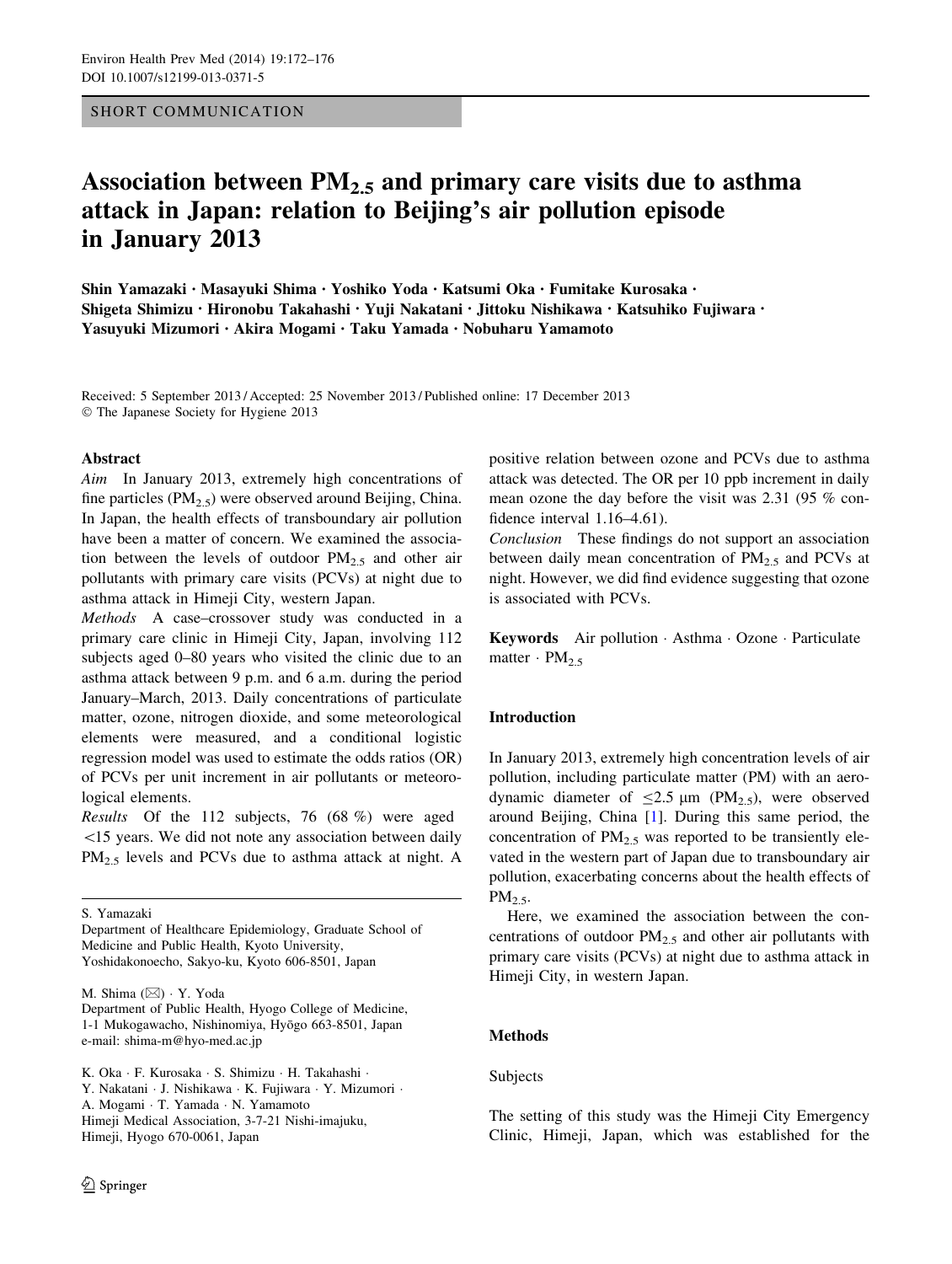purpose of treating emergency cases between 9 p.m. and 6 a.m. on weekdays [[2\]](#page-4-0). Himeji City is located in western Japan, within 100 km of central Osaka and facing the Setonaikai Sea. Subjects were city residents with a history of asthma attack who visited the clinic for asthma attack between 9 p.m. and 6 a.m. from January to March, 2013, and who had received a prescription for bronchodilators from their primary care physician. In Himeji City, primary care at night is generally only available at this emergency clinic, and almost all patients who have an asthma attack at night visit the clinic. Patients who visited the clinic on national holidays were excluded (see Statistics section). The medical records of all patients were provided retrospectively, and patient age, sex, diagnosis, and date of visit were recorded. The study protocol was approved by the Ethics Committee of Hyogo College of Medicine.

#### Air pollutants and meteorological elements

Concentrations of  $PM_{2.5}$ , PM with an aerodynamic diameter  $\leq$ 10 µm (PM<sub>10</sub>), and optical black carbon (OBC) were measured hourly at a point near the monitoring station using a SPM-613D dichotomous beta gauge monitor (Kimoto Electric Co. Inc, Osaka, Japan) from October 2012 through March 2013. Data on daily concentrations of ozone and nitrogen dioxide  $(NO<sub>2</sub>)$  from January through March 2013 were obtained from the Himeji local government. All subjects resided within 10 km of the monitoring station, which was located in a residential street in the city. Data for meteorological elements, such as daily mean values for atmospheric pressure, relative humidity, temperature, and wind speed, as well as the number of total hours of daylight, were obtained from the Japan Meteorological Agency and also assessed.

## Statistical methods

The study was conducted under a time-stratified case– crossover design, which is used to assess brief changes in risk associated with transient exposures [[3,](#page-4-0) [4\]](#page-4-0). Case– crossover analyses require exposure data for cases only. They can be regarded as a special type of case–control study in which each case serves as its own control, providing inherent control of potential confounding by fixed individual characteristics, such as sex, race, diet, and age. ''Timestratified'' indicates the method by which the control periods were chosen. Specifically, we stratified time into months to select days for control periods that fell on the same day of the week within the same month as the date of the PCV (day of the index period), thereby also controlling for long-term trends, seasonality, and day of the week.

We excluded patients who visited the clinic on national holidays because of bias in control selection. That is, if patients whose visits occurred on holidays were included as subjects, the estimated relative risks were lower than expected because the concentration of air pollutants on holidays (days included in index periods) was usually/ systematically lower than that on non-holidays (days included in control periods) [\[5](#page-4-0)].

We examined associations of daily mean concentrations (same day of PCV and day before PCV) and 3-day mean concentrations of each air pollutant before the PCV with the risk of a PCV at night due to asthma attack. We estimated the odds ratios (ORs) of PCVs at night due to asthma attack per 10  $\mu$ g/m<sup>3</sup> difference in PM<sub>2.5</sub> in a single-pollutant model adjusted for 1-day mean atmospheric pressure (hPa), relative humidity  $(\%)$ , temperature  $({}^{\circ}C)$ , wind speed (m/s), and hours of daylight (h). Similarly, we also estimated the ORs of the PCVs per 10-ppb difference in  $NO<sub>2</sub>$ and in ozone. In addition, we estimated the ORs of PCVs at night due to asthma attack per 10  $\mu$ g/m<sup>3</sup> difference in  $PM_{2.5}$ , per 10 ppb difference in  $NO_2$ , and per 10 ppb difference in ozone in a multi-pollutant model adjusted for the same variables as the single pollutant model.

Conditional logistic regression was performed using the PHREG procedures of SAS release 9.2 (SAS Institute, Inc, Cary, NC). All tests were two-tailed, and alpha was set at 0.05. We computed ORs and their 95 % confidence intervals (CIs).

#### Results

Subject characteristics are shown in Table 1. The number of cases in January, February, and March 2013 were 46, 33, and 33, respectively. Daily mean concentrations of air pollutants and other meteorological data are shown in Table [2](#page-2-0). The mean monthly concentrations of  $PM_{2.5}$  from January through March 2013 were slightly higher than those in the corresponding months in 2011 or 2012. Figure [1](#page-2-0) shows the daily concentrations of  $PM_{2.5}$  from October 2012 through to March 2013.

Table [3](#page-3-0) shows the associations between air pollutants and PCVs at night using the single-pollutant model. We

Table 1 Age and sex of subjects

| Age group (years) | Sex  |        | Total |  |  |
|-------------------|------|--------|-------|--|--|
|                   | Male | Female |       |  |  |
| $0 - 1$           | 7    | 3      | 10    |  |  |
| $2 - 5$           | 21   | 10     | 31    |  |  |
| $6 - 14$          | 18   | 17     | 35    |  |  |
| $15 - 19$         | 4    | 3      | 7     |  |  |
| $20 - 39$         | 5    | 9      | 14    |  |  |
| $40 - 64$         | 7    | 5      | 12    |  |  |
| $\geq 65$         | 1    | 2      | 3     |  |  |
| Total             | 63   | 49     | 112   |  |  |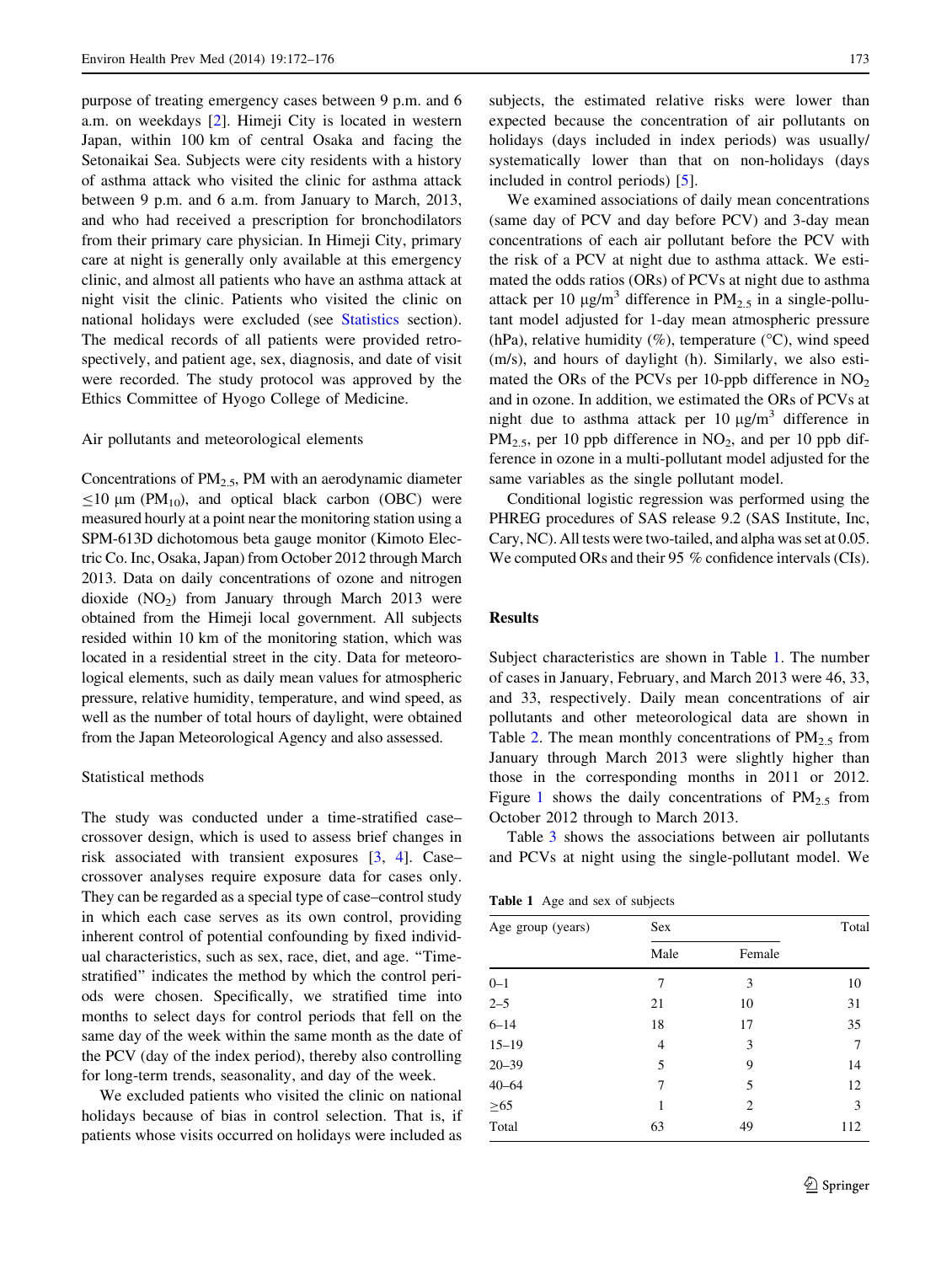<span id="page-2-0"></span>Table 2 Summary statistics of daily concentrations of air pollutants and meteorological indices

| Air pollutants and meteorological indices | 2011    |          |         | 2012    |          |         | 2013    |          |         |  |
|-------------------------------------------|---------|----------|---------|---------|----------|---------|---------|----------|---------|--|
|                                           | January | February | March   | January | February | March   | January | February | March   |  |
| $PM_{2.5}$ (µg/m <sup>3</sup> )           | 13.9    | 26.9     | 20.9    | 19.9    | 24.2     | 26.7    | 24.1    | 25.3     | 37.2    |  |
| $PM_{10} (\mu g/m^3)$                     | 19.6    | 39.1     | 33.0    | 26.0    | 30.8     | 36.5    | 31.8    | 33.7     | 59.9    |  |
| OBC $(\mu g/m^3)$                         | 0.4     | 0.7      | 0.4     | 0.4     | 0.4      | 0.4     | 0.5     | 0.4      | 0.8     |  |
| $NO2$ (ppb)                               | 15.9    | 13.4     | 11.8    | 11.3    | 12.0     | 14.2    | 12.6    | 12.1     | 14.5    |  |
| Ozone $(ppb)$                             | 20.7    | 26.4     | 32.5    | 19.9    | 23.0     | 26.8    | 23.6    | 27.7     | 30.6    |  |
| Atmospheric pressure (hPa)                | 1,014.5 | 1,014.8  | 1,013.7 | 1,015.6 | 1,014.7  | 1,012.6 | 1.016.8 | 1.016.5  | 1,011.7 |  |
| Relative humidity $(\%)$                  | 64      | 68       | 65      | 67      | 67       | 68      | 68      | 69       | 67      |  |
| Temperature $(^{\circ}C)$                 | 2.4     | 5.8      | 6.5     | 4.1     | 3.7      | 7.8     | 3.5     | 4.6      | 9.0     |  |
| Wind speed (m/s)                          | 2.8     | 2.3      | 2.5     | 2.5     | 2.7      | 2.8     | 2.5     | 2.4      | 2.7     |  |
| Daylight (h)                              | 6.3     | 5.5      | 6.0     | 4.6     | 4.6      | 4.4     | 5.4     | 4.7      | 5.7     |  |

 $NO<sub>2</sub>$  nitrogen dioxide, *OBC* optical black carbon, *PM* particulate matter



Fig. 1 Daily concentrations of particulate matter an aerodynamic diameter of  $\leq$ 2.5 µm (PM<sub>2.5</sub>) from October 2012 through March 2013. The Japanese environmental quality standard for daily concentration of ambient PM<sub>2.5</sub> is set at  $\leq$ 35 µg/m<sup>3</sup>

noted no association between  $PM<sub>2.5</sub>$  and PCVs, but there was a positive relation between ozone on the day before the PCV and PCV due to asthma attack, and between the 3-day mean ozone before the PCV and the PCV due to asthma attack. Table [4](#page-3-0) shows the results for the multi-pollutant model. We noted statistical significance in the relation between ozone levels and PCVs. The OR per 10 ppb increment in daily mean ozone level (the day before the PCV) was 2.31 (95 % CI 1.16–4.61). No statistically significant associations were noted between PCVs due to asthma attack and the concentrations of  $PM_{2.5}$ .

## Discussion

In this study, to better understand the association between ambient  $PM<sub>2.5</sub>$  and PCVs due to asthma, we evaluated this association in Himeji City, western Japan, during a period when the concentration of  $PM_{2.5}$  around Beijing, China were extremely high.  $PM_{2.5}$  concentrations in Himeji City from January through to March 2013 were slightly elevated. We found no association between 1- or 3-day  $PM_{2.5}$ levels and PCVs due to asthma attack at night. However, we did find evidence that ozone may be associated with PCVs due to asthma attack. Our previous study ( $n = 174$ ) also found no association between  $PM<sub>2.5</sub>$  and PCVs among children in the 2010/2011 or 2011/2012 winters in the same setting [\[2](#page-4-0)]. Our present sample size  $(n = 112)$  was smaller than that in our previous study, and insufficient statistical power might accordingly be a limitation.

Our finding of a potential association between ozone and physician visits due to asthma attack is consistent with the results of previous studies. A recent U.S. Environmental Protection Agency analysis of ambient ozone health effects concluded that children with asthma suffer acute adverse health consequences at current ambient levels of ozone [\[6](#page-4-0)]. Babin et al. [\[7](#page-4-0)] and Moore et al. [[8\]](#page-4-0) also observed an association between pediatric emergency room visits for asthma exacerbation and outdoor ozone levels. In a Japanese study, Yamazaki et al. [\[9](#page-4-0)] found an association between ozone and PCVs due to asthma attack in the summer but not during the winter. In contrast, Yamazaki et al. [[2\]](#page-4-0) found no stable association between ozone and PCVs in another study. We could not explain the reason of the uncertainty of the association.

## Limitations

In addition to its low statistical power, several other limitations of our study warrant mention. First, the significance of the association between air pollution and PCVs at night due to asthma attack is diminished because PCVs due to asthma attack are a surrogate measure of asthma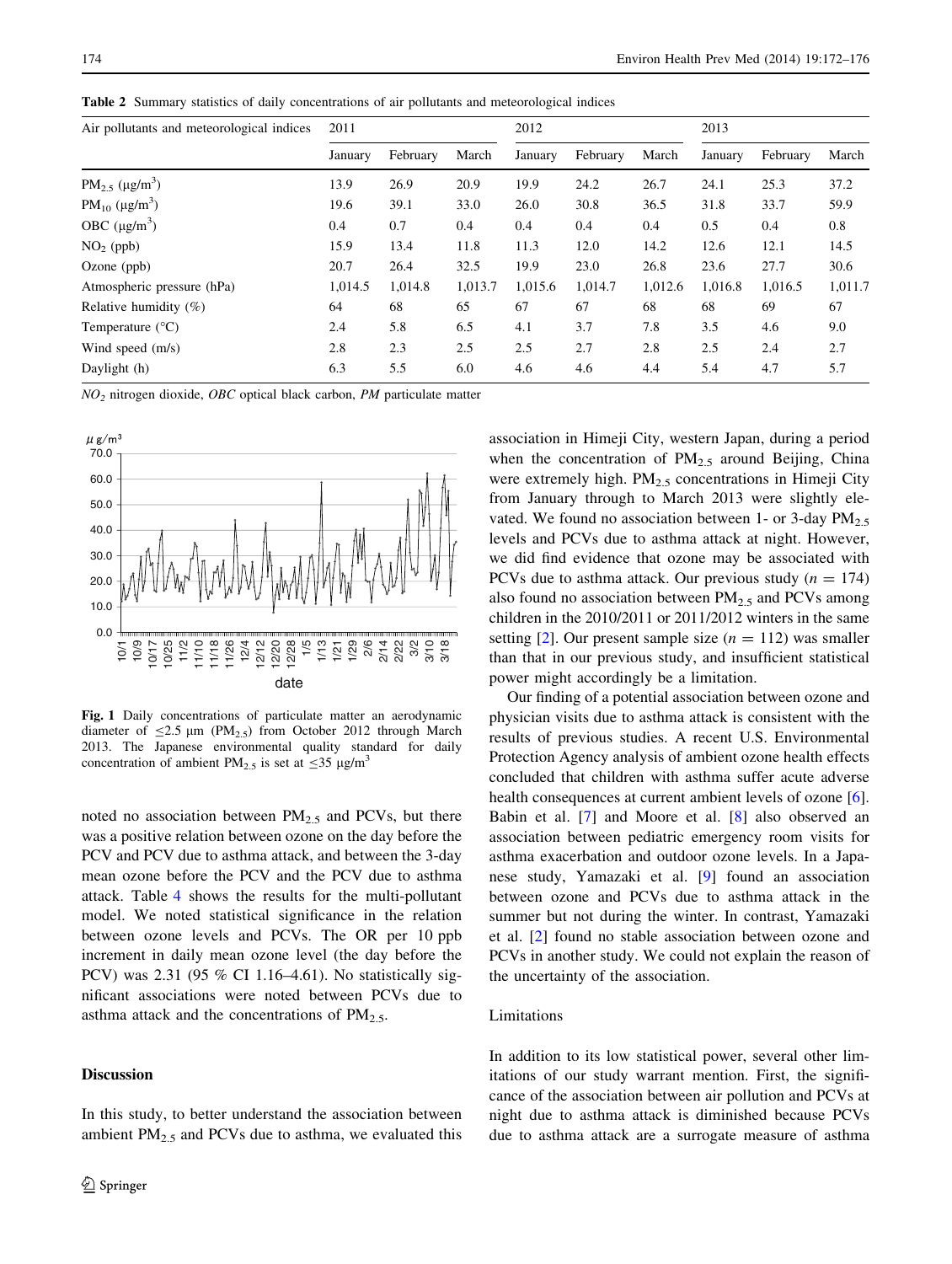<span id="page-3-0"></span>

|  | Table 3 Association between air pollutants and primary care visits at night due to asthma attack (single pollutant model) |  |  |  |  |  |  |  |  |  |  |  |  |  |  |
|--|---------------------------------------------------------------------------------------------------------------------------|--|--|--|--|--|--|--|--|--|--|--|--|--|--|
|--|---------------------------------------------------------------------------------------------------------------------------|--|--|--|--|--|--|--|--|--|--|--|--|--|--|

| Air pollutants  | Unit increment             | <b>PCV</b> |         |       | <b>PCV</b> |         |       | Concentration on the day of the Concentration on the day before the 3-Day mean concentration before<br>the PCV |         |       |  |
|-----------------|----------------------------|------------|---------|-------|------------|---------|-------|----------------------------------------------------------------------------------------------------------------|---------|-------|--|
|                 |                            | <b>OR</b>  | 95 % CI |       | OR         | 95 % CI |       | <b>OR</b>                                                                                                      | 95 % CI |       |  |
| $PM_{2.5}$      | $10 \mu g/m^3$             | 1.241      | 0.938   | 1.643 | 0.972      | 0.725   | 1.303 | 1.219                                                                                                          | 0.744   | 1.998 |  |
| $PM_{10}$       | $10 \mu g/m^3$             | 1.120      | 0.953   | 1.315 | 1.067      | 0.881   | 1.292 | 1.220                                                                                                          | 0.915   | 1.625 |  |
| <b>OBC</b>      | 0.1 $\mu$ g/m <sup>3</sup> | 1.062      | 0.977   | 1.153 | 0.978      | 0.905   | 1.057 | 1.028                                                                                                          | 0.904   | 1.168 |  |
| NO <sub>2</sub> | $10$ ppb                   | 2.083      | 1.092   | 3.976 | 0.829      | 0.469   | 1.464 | 1.267                                                                                                          | 0.514   | 3.118 |  |
| Ozone           | $10$ ppb                   | 0.838      | 0.512   | 1.370 | $1.615*$   | 1.037   | 2.514 | $2.603*$                                                                                                       | 1.068   | 6.344 |  |

Associations are shown as the odds ratio (OR) and their 95 % confidence interval (CI) per unit increment of each pollutant. Values have been adjusted for daily mean atmospheric pressure, relative humidity, temperature, wind speed, and hours of daylight

PVC primary care visit

 $* p < 0.05$ 

Table 4 Associations between air pollutants and primary care visits at night due to asthma attack (multiple pollutant model)

| Air pollutants       | Unit increment<br>10 $\mu$ g/m <sup>3</sup> | Concentration on the day of<br>the PCV |         |       | the PCV   |         | Concentration on the day before | 3-day mean concentration before<br>the PCV |         |        |  |
|----------------------|---------------------------------------------|----------------------------------------|---------|-------|-----------|---------|---------------------------------|--------------------------------------------|---------|--------|--|
|                      |                                             | <b>OR</b>                              | 95 % CI |       | <b>OR</b> | 95 % CI |                                 | <b>OR</b>                                  | 95 % CI |        |  |
| PM <sub>2.5</sub>    |                                             | 0.994                                  | 0.681   | 1.450 | 0.969     | 0.680   | 1.383                           | 0.864                                      | 0.461   | 1.620  |  |
| NO <sub>2</sub>      | $10$ ppb                                    | 2.865                                  | 0.829   | 9.902 | 1.912     | 0.677   | 5.398                           | 2.271                                      | 0.626   | 8.242  |  |
| Ozone                | $10$ ppb                                    | 1.359                                  | 0.641   | 2.879 | $2.314*$  | 1.163   | 4.606                           | 3.977*                                     | 1.277   | 12.383 |  |
| Atmospheric pressure | 1 hPa                                       | 0.978                                  | 0.921   | 1.038 | 1.012     | 0.956   | 1.071                           | 1.017                                      | 0.942   | 1.098  |  |
| Temperature          | 1 °C                                        | 0.886                                  | 0.775   | 1.013 | 0.928     | 0.786   | 1.096                           | 1.013                                      | 0.808   | 1.270  |  |
| Relative humidity    | $10\%$                                      | 0.902                                  | 0.508   | 1.601 | 1.252     | 0.787   | 1.992                           | 1.054                                      | 0.460   | 2.411  |  |
| Wind speed           | $1 \text{ m/s}$                             | 1.017                                  | 0.610   | 1.695 | 0.931     | 0.577   | 1.502                           | 0.805                                      | 0.357   | 1.812  |  |
| Daylight             | 1 h                                         | 0.893                                  | 0.790   | 1.010 | 1.036     | 0.929   | 1.156                           | 0.914                                      | 0.761   | 1.097  |  |

Associations are shown as the OR and 95 % CI per unit increment of each index

 $NO<sub>2</sub>$  nitrogen dioxide, PM particulate matter

 $* p < 0.05$ 

exacerbation. Second, the selection of subjects for this study may have been subject to issues with external validity, as we restricted our population to nighttime patients. Third, the estimated ORs in this study may suffer from non-differential misclassification, causing our results to be biased towards null because single air pollution concentrations or meteorological data were assigned to all individuals living in certain areas. In addition, the study may suffer from differential misclassification causing our results to be biased towards negative because news of air pollution in Beijing was broadcast during the study period, which may have resulted in subjects with asthma remaining indoors when  $PM<sub>2.5</sub>$  concentrations were high. If the association between  $PM_{2.5}$  and PCVs were true, the measured concentrations in the case periods were lower than the expected concentrations. Fourth, our use of a number of statistical test procedures led to issues with multiple comparison. We did not devise any countermeasures for these issues, however, as we believe that the elevated risk of air pollutants in this study should be demonstrated by the precautionary principle. Finally, we were unable to distinguish between  $PM_{2.5}$  arising locally in Himeji City versus that which was derived from Beijing.

#### Conclusion

The findings of this study do not support an association between daily mean concentration of  $PM_{2.5}$  and PCVs at night due to asthma. However, we did find evidence indicating that ozone levels may be associated with PCVs.

Acknowledgments This research was supported by the Environmental Research and Technology Development Fund (C-1005) of the Ministry of the Environment, Japan.

Conflict of interest All authors declare that they have no competing financial interests.